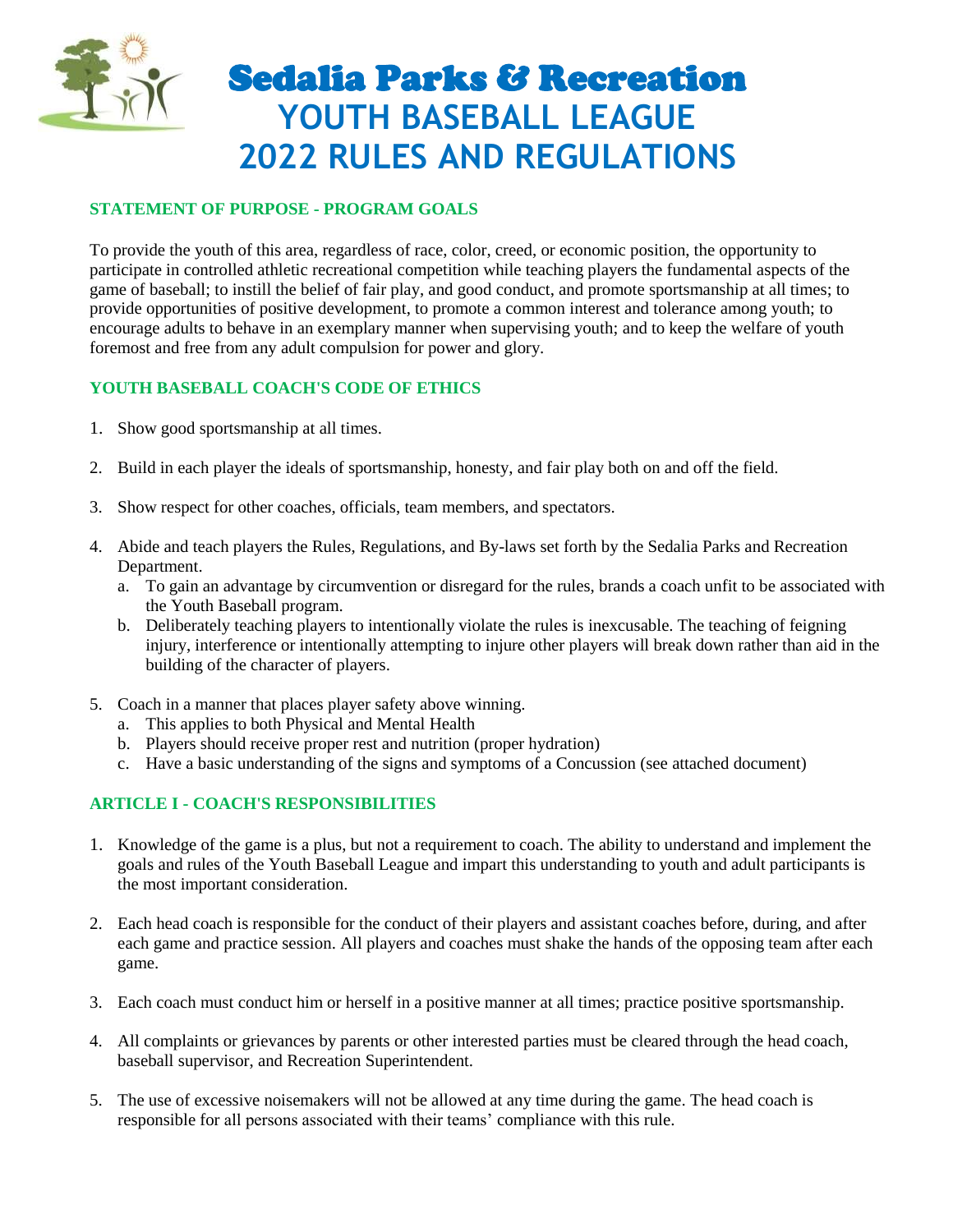- 6. No coach shall smoke, chew tobacco, or consume alcoholic beverages before, during, or after any Youth Baseball League game, practice session, or other team related event**. Please advise to all parents, guardians and or patrons we are a SMOKE FREE park- City Ordinance10099.**
- 7. Each coach shall be responsible for finding one volunteer each game to keep the scorebook.
- 8. Showing up on time and staying to the completion of all scheduled games and practices. a. This does not include extenuating circumstances. If a head coach cannot attend a scheduled event, a substitute (assistant coach) must be arranged to fulfill the coaching responsibilities.
	- i. All assistant coaches and possible substitutes must pass a background check and be approved by the Sedalia Parks and Recreation Department.
- 9. Notifying the Sedalia Parks and Recreation Department office when your team is not planning on using a facility (i.e. not using a field for a scheduled practice). We have staff that turns on and off lights for fields. We don't want to waste our resources if not going to be holding your practice times.
- 10. The Sedalia Parks & Recreation Department encourages coaches to play all players at least half of the game. We understand that all players do not attend all practices. Therefore, we understand that fairness has to be given to those that do work hard and attend practices.
	- a. Regardless of the number of players present, each coach will need to distribute playing times as evenly as possible between all eligible players.
- 11. Coaches are responsible for making sure their team cleans their dugout after each game.
- 12. At no time is a coach alone with a player. It is strongly discouraged that coaches to bring kids to and from practice by one's self.
- 13. Any coach that does not observe these responsibilities may be dropped from the Youth Baseball program immediately.

# **ARTICLE III - EQUIPMENT**

- 1. Uniforms:
	- a. All jerseys & hats in all age divisions will be supplied by Sedalia Parks and Recreation Department
	- b. No outside uniforms/hats supplied by other organizations or sponsors will be allowed to be worn
	- c. Metal cleats are not allowed to be worn by any player
	- d. It is strongly suggested that all male players use a protective cup

## 2. Equipment:

- a. Coaches are responsible for picking up equipment bags on the night of the coaches meeting. It is strongly suggested that all players get their own helmet (lice) but not mandatory.
	- i. All equipment bags will contain the following:
		- 1. Bats: 1-2
		- 2. Catcher's Gear: 1 Set (including RH catcher's glove)
		- 3. Glove: 1 RH
		- 4. Helmets: 4
		- 5. Practice Balls: 10-15
		- 6. Scorebook
			- a. Scorebooks contain lineup cards that can be exchanged with the opposing coach
		- 7. First Aid Kit: 1
			- a. If you need additional supplies, including Ice Packs, let the Parks Office or a Parks and Recreation Staff member know what it is you need
			- b. Parks Security will have First Aid Kits in the Security Vehicles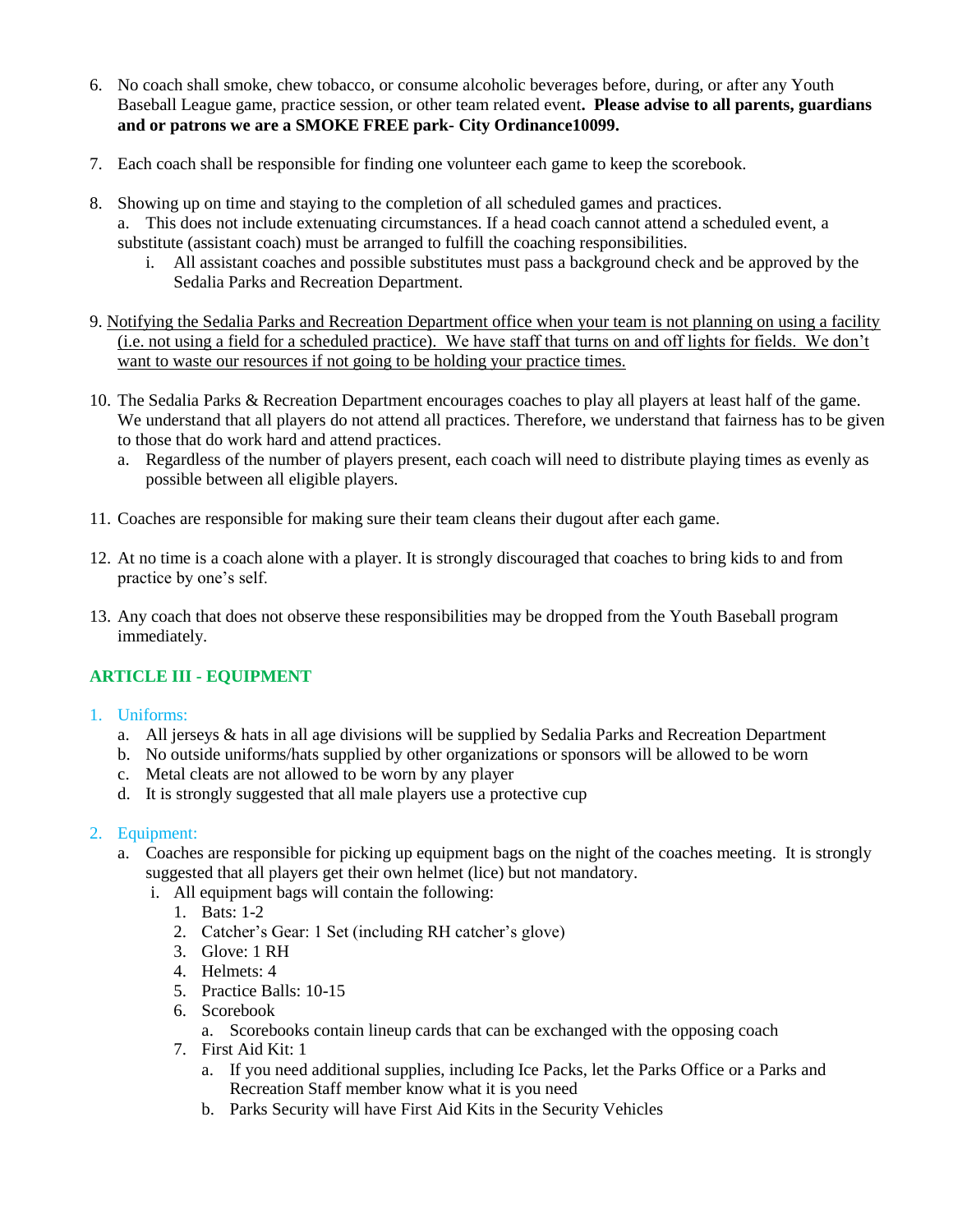- c. Larger First Aid Kits will be located in the South and North Concession Stands in Centennial Park and Vansell Concession Stand.
	- i. Ice will also be available at these locations
- ii. Coaches are responsible for returning ALL equipment to the Parks and Recreation Office within 2 weeks of their team's final game. We would appreciate if bags would be returned to concession stand following your final game.
- iii. Coaches must sign the Equipment Form when receiving and returning their equipment bag
	- 1. Coaches who need additional equipment must Contact the Parks and Recreation Office
		- a. Catcher's gear must be exchanged (exchange other equipment if possible)
- b. Catchers in all age divisions must wear proper catcher's gear
	- i. Shin Guards
	- ii. Chest Protector
	- iii. Mask
	- iv. Protective Cup
- c. A (proper fitting) batting helmet must be worn by any player who is up to bat, on deck, or on the bases
- d. During games, all equipment must be kept inside the dugout
- e. Exposed jewelry must not be worn during a game

# **ARTICLE IV - LEAGUE STRUCTURE**

- 1. Number of Innings/Time Limit; Minimum Number of Innings/Minimum Time to Constitute a Game
	- a. K: 5 Innings or 60 Minutes; 2 Innings or 30 Minutes
	- b.  $1<sup>st</sup> \& 2<sup>nd</sup>$ : 6 Innings or 75 Minutes; 3 Innings or 40 Minutes
	- c.  $3^{rd}$  & 4<sup>th</sup>: 6 Innings or 90 Minutes; 4 Innings or 45 Minutes
	- d.  $5^{th}$ &  $6^{th}$ : 6 Innings or 90 Minutes; 4 Innings or 45 Minutes
	- e.  $7<sup>th</sup>$ ,  $8<sup>th</sup>$ ,  $9<sup>th</sup>$ : 6 Innings or 90 Minutes; 4 Innings or 45 Minutes
		- i. No full inning shall begin with 10 minutes remaining on the time limit
		- ii. Games ending in a tie and the end of regulation will not go to extra innings (Win for both teams)

## 2. Run Rules:

- a. K: No Run Rules (Score is not kept)
- b.  $1<sup>st</sup>$  &  $2<sup>nd</sup>$ : No Run Rules (Score only kept for tracking runs scored per inning)
- c.  $3<sup>rd</sup>$  & 4<sup>th</sup>: 15 After 3 Innings; 12 After 4 Innings; 10 after 5 Innings (Score kept)
- d.  $5<sup>th</sup>$  &  $6<sup>th</sup>$ : 15 After 3 Innings; 12 After 4 Innings; 10 after 5 Innings (Score kept)
- e.  $7<sup>th</sup>$ ,  $8<sup>th</sup>$  &  $9<sup>th</sup>$ : 15 After 3 Innings; 12 After 4 Innings; 10 after 5 Innings (Score kept)
	- i. Home team is responsible for keeping the official scorebook

## 3. Rosters:

- a. K: 5 players must be present to play a game
- b.  $1^{st}$  &  $2^{nd}$  : 6 players must be present to play a game
- c.  $3^{rd}$  & 4<sup>th</sup> : 7 players must be present to play a game
- d.  $5^{th}$  &  $6^{th}$  : 7 players must be present to play a game
- e.  $7^{\text{th}}$  &  $8^{\text{th}}$  &  $9^{\text{th}}$ : 7 players must be present to play a game
	- i. Players who arrive late for a game can only be inserted into the end of the batting order (unless making a substitution)
	- ii. Players may play for the opposing team if it is necessary

## 4. Batting:

a. K : All players bat each inning; coaches can pitch underhand; 5 total attempts (pitch and/or tee) to put the ball in play (no strikeouts or walks); play stops when the ball is returned to the pitcher's area (ball control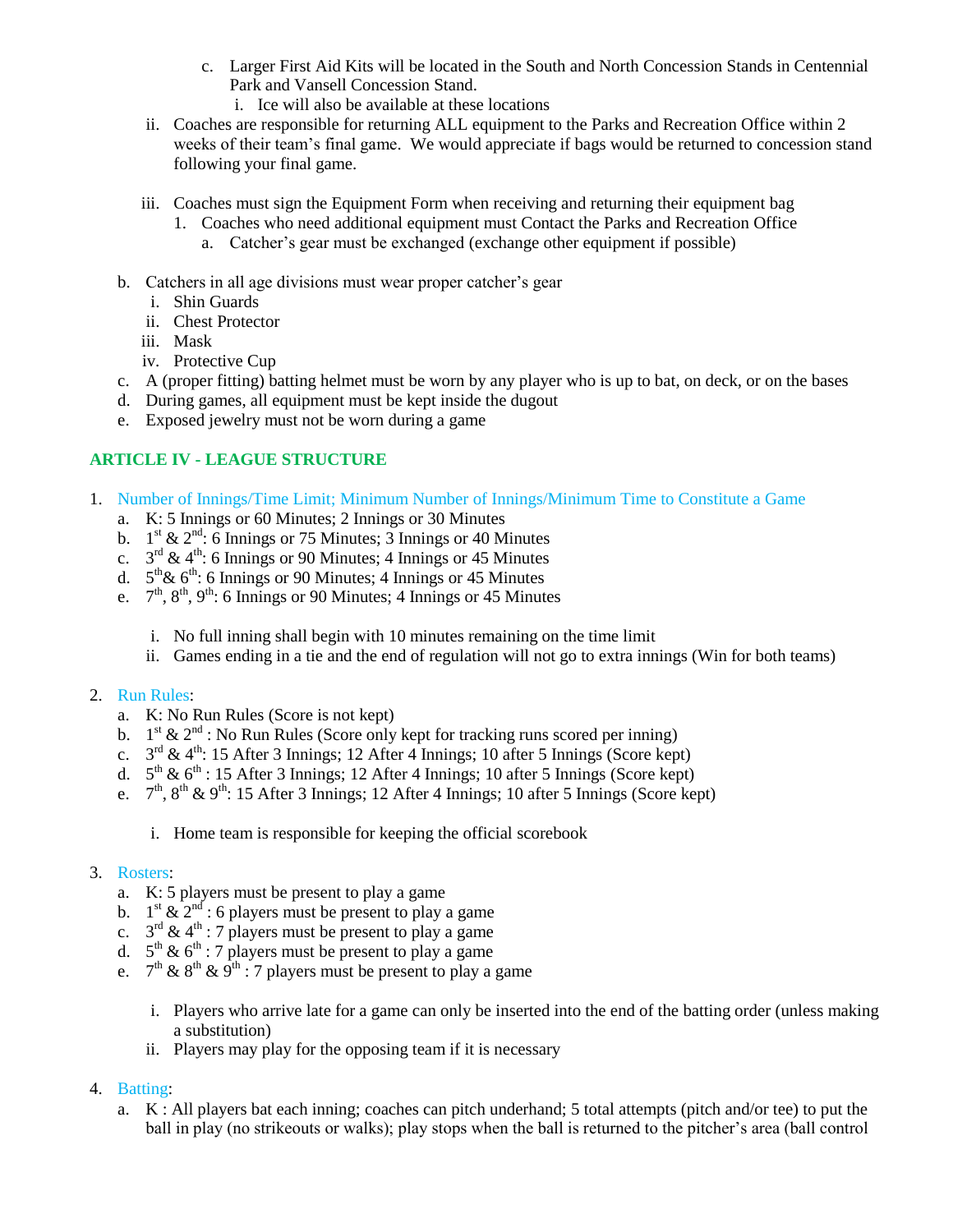not necessary); play stops when a ball hit to the outfield is returned to the infield (ball control not necessary); coaches should use discretion regarding when to stop play/runners

- b.  $1^{st}$  &  $2^{nd}$ : All players in the batting order; 3 outs or 4 runs scored per inning; coaches can pitch overhand or underhand;  $\overline{7}$  attempts to put the ball in play (can strike out, but no walks; batter is out if the  $7<sup>th</sup>$  attempt is not put in play); play stops when the ball is returned to the pitcher's area (ball control necessary); play stops when a ball hit to the outfield is returned to the infield (ball control necessary)
- c.  $3^{rd} \& 4^{th}$ : All players can be in the batting order; 3 outs or 4 runs scored per inning; player pitch only; no  $drop 3<sup>rd</sup> strike rule$
- d.  $5<sup>th</sup> \& 6<sup>th</sup>$ : All players can be in batting order; 3 outs or **4 runs scored per inning**; drop 3<sup>rd</sup> strike rule applies
- e.  $7^{\text{th}}$ ,  $8^{\text{th}}$ ,  $\&$  9<sup>th</sup> : All players can be in batting order; no run caps; drop 3<sup>rd</sup> strike rule applies
	- i. The Infield Fly Rule will only be enforced for the  $3^{rd}$  &  $4^{th}$ ,  $5^{th}$  &  $6^{th}$ , and  $7^{th}$  -9<sup>th</sup> grade divisions
		- 1. An Infield Fly is a fair fly ball (not including a line drive) which can be caught by an infielder with ordinary effort, when first and second, or first, second and third bases are occupied, before 2 outs have been recorded
			- a. An player positioned in the infield on the play is considered an infielder

#### 5. Defense:

- a. K: All players play defensively; catcher is optional (if using a catcher protective gear must be worn)
- b.  $1<sup>st</sup>$  &  $2<sup>nd</sup>$ : All players play defensively with standard 6 player infield; catcher is mandatory
- c.  $3<sup>rd</sup>$  & 4<sup>th</sup> : 10 player defense is allowed (4 outfielders); balks are called, but runners will not advance
- d.  $5<sup>th</sup>$  &  $6<sup>th</sup>$ : 9 player defense only; balks are called, runners will advance 1 base
- e.  $7<sup>th</sup>$ ,  $8<sup>th</sup>$  &  $9<sup>th</sup>$ : 9 player defense only; balks are called, runners will advance 1 base

#### 6. Minimum Amount of Play/Substitutions:

- a. K: Entire Game
- b.  $1^{\text{st}} \& 2^{\text{nd}}$ : Entire Game
- c.  $3<sup>rd</sup>$  & 4<sup>th</sup>: All players must play 6 defensive outs and receive 1 at bat; Open Substitutions; Pitchers cannot re-enter as the pitcher once removed from the position
- d.  $5<sup>th</sup>$  &  $6<sup>th</sup>$ : All players must play 6 defensive outs and receive 1 at bat; Open Substitutions; Pitchers cannot re-enter as the pitcher once removed from the position
- e.  $7<sup>th</sup>$ ,  $8<sup>th</sup>$  &  $9<sup>th</sup>$ : All players must play 6 defensive outs and receive 1 at bat; Open Substitutions; Pitchers cannot re-enter as the pitcher once removed from the position

## 7. Base Running

- a. K: No Leadoffs or Stealing; No Stealing on Passed Balls; No Advancement on Overthrows
- b.  $1<sup>st</sup>$  &  $2<sup>nd</sup>$ : No Leadoffs or Stealing; No Stealing on Passed Balls; 1 Base Advancement on Overthrows
- c.  $3<sup>rd</sup>$  & 4<sup>th</sup>: No Leadoffs or Stealing, Stealing on Passed Balls, No stealing home, 1 Base Advancement on **Overthrows**
- d.  $5^{\text{th}}$  &  $6^{\text{th}}$ : MSHSAA Rules
- e.  $7^{\text{th}}$ ,  $8^{\text{th}}$  &  $9^{\text{th}}$ : MSHSAA Rules

## 8. Pitch Counts/Days Rest:

- a. K: Players Do Not Pitch
- b.  $1^{\text{st}} \& 2^{\text{nd}}$ : Players Do Not Pitch
- c.  $3<sup>rd</sup> \& 4<sup>th</sup>$ : Maximum of 70 Pitches Per Game (Can finish the batter once limit is reached)
	- i. 1-20 Pitches: 0 Calendar days of rest needed; Can pitch in Game 2 if playing Double Header
		- 1. If a player pitches in two games in one day, 2 Calendar days of rest must be added to the days of rest guidelines
			- a. Example: If a player pitches 20 pitches in the first game and 20 pitches in the second game, 2 Calendar days of rest are needed
	- ii. 21-35 Pitches: 1 Calendar day of rest needed
	- iii. 36-50 Pitches: 2 Calendar days of rest needed
	- iv. 51-70 Pitches: 3 Calendar days of rest needed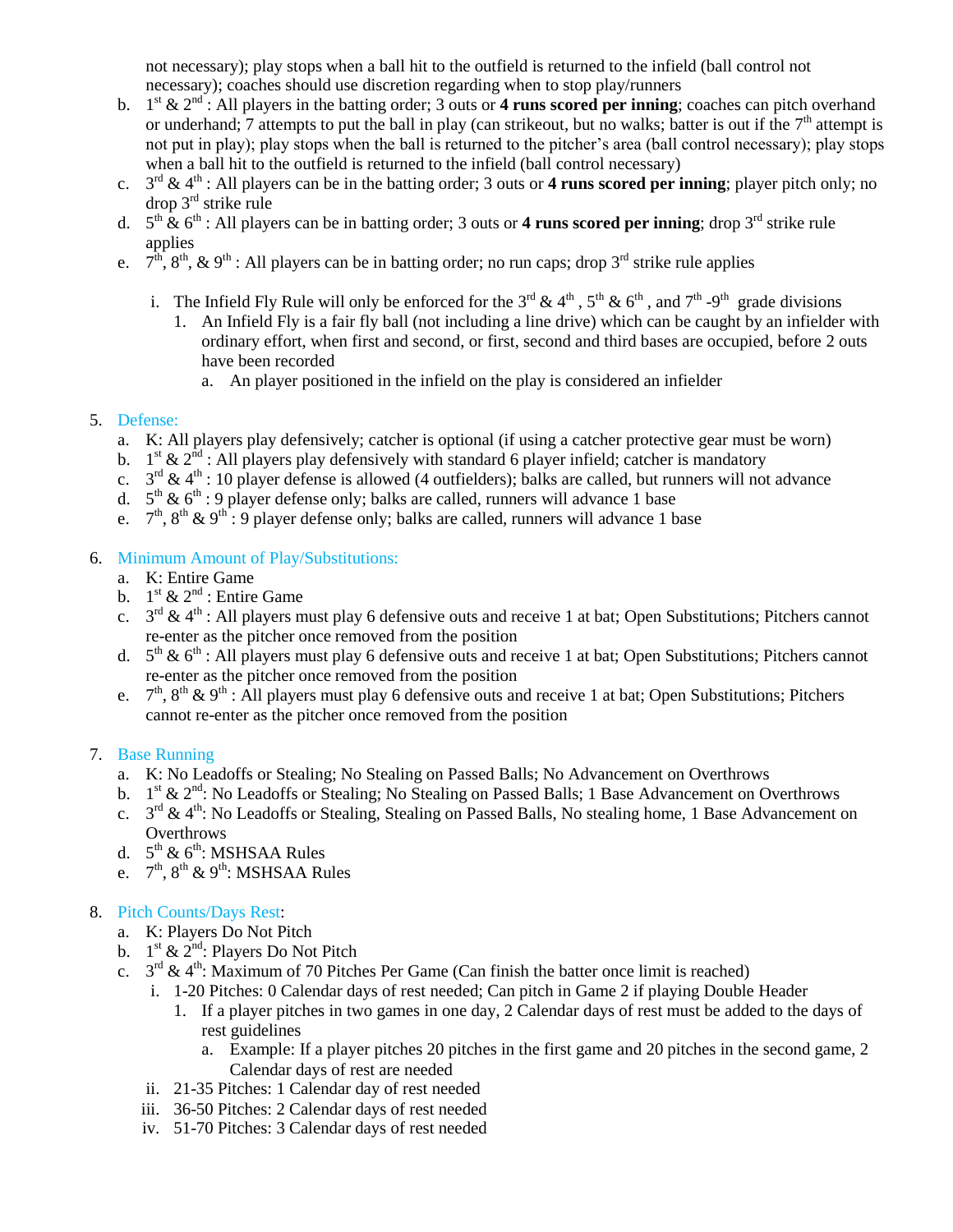- d.  $5<sup>th</sup>$  &  $6<sup>th</sup>$ : Maximum of 85 Pitches Per Game (Can finish the batter once limit has been reached)
	- i. 1-20 Pitches: 0 Calendar days of rest needed; Can pitch in Game 2 if playing Double Header
		- 1. If a player pitches in two games in one day, 2 Calendar days of rest must be added to the days of rest guidelines
			- a. Example: If a player pitches 20 pitches in the first game and 80 pitches in the second game, 6 Calendar days of rest are needed
	- ii. 21-35 Pitches: 1 Calendar day of rest needed
	- iii. 36-50 Pitches: 2 Calendar days of rest needed
	- iv. 51-70 Pitches: 3 Calendar days of rest needed
	- v. 71-85 Pitches: 4 Calendar days of rest needed
- e.  $7<sup>th</sup>$ ,  $8<sup>th</sup>$  &  $9<sup>th</sup>$ : Maximum of 95 Pitches Per Game (Can finish the batter once limit has been reached)
	- i. 1-20 Pitches: 0 Calendar days of rest needed; Can pitch in Game 2 if playing Double Header
		- 1. If a player pitches in two games in one day, 2 Calendar days of rest must be added to the days of rest guidelines
			- a. Example: If a player pitches 2 pitches in the first game and 90 pitches in the second game, 7 Calendar days of rest are needed
	- ii. 21-35 Pitches: 1 Calendar day of rest needed
	- iii. 36-50 Pitches: 2 Calendar days of rest needed
	- iv. 51-70 Pitches: 3 Calendar days of rest needed
	- v. 71-85 Pitches: 4 Calendar days of rest needed
	- vi. 86-95 Pitches: 5 Calendar days of rest needed
		- 1. For all player pitch leagues, any pitcher who has not pitched in a game in-progress (including the starting pitcher) will be allowed to throw up to 7 warm-up pitches prior to facing the first batter
			- a. Players will be allowed to throw up to 5 warm-up pitches each subsequent inning
				- i. Warm-up pitches will not count towards a player's pitch count
		- 2. Coaches will be responsible for keeping track of their team's pitch counts
			- a. Pitch Counters will be available at each field

#### **ARTICLE V - THE PLAYING FIELD**

- 1. Baselines:
	- a. K: 60 Feet
	- b.  $1^{\text{st}} \& 2^{\text{nd}}$ : 60 Feet
	- c.  $3^{\text{rd}} \& 4^{\text{th}}$ : 65 Feet
	- d.  $5^{\text{th}}$  &  $6^{\text{th}}$ : 70 Feet
	- e.  $7^{\text{th}}$ ,  $8^{\text{th}}$  &  $9^{\text{th}}$ : 80 Feet
- 2. Pitching Rubber to Plate:
	- a. K: N/A; Coaches stand at an appropriate and safe distance; "pitcher" stands slightly behind and to the side
	- b.  $1<sup>st</sup>$  &  $2<sup>nd</sup>$ : 35 feet; Coaches stand at an appropriate and safe distance; "pitcher" stands slightly behind and to the side
	- c. 3 rd & 4th: **42 Feet (NO MOUND)**
	- d.  $5^{\text{th}} \& 6^{\text{th}}$ : 50 Feet
	- e.  $7^{\text{th}}$ ,  $8^{\text{th}}$  &  $9^{\text{th}}$ : 54 Feet

#### **ARTICLE VI - RULES OF PLAY**

All leagues will follow standard Missouri State High School Activities Association (MSHSAA) rules for the season with points of emphasis, modifications, and exceptions listed below:

- 1. Only approved coaches and eligible players of involved teams will be allowed on the field and on the bench before, during, and after the game
	- a. Only coaches in the K, and  $1<sup>st</sup> \& 2<sup>nd</sup>$  leagues may be on the field of play during games
	- b.  $1<sup>st</sup>$  and  $3<sup>rd</sup>$  Base Coaches must remain in the respective coaching boxes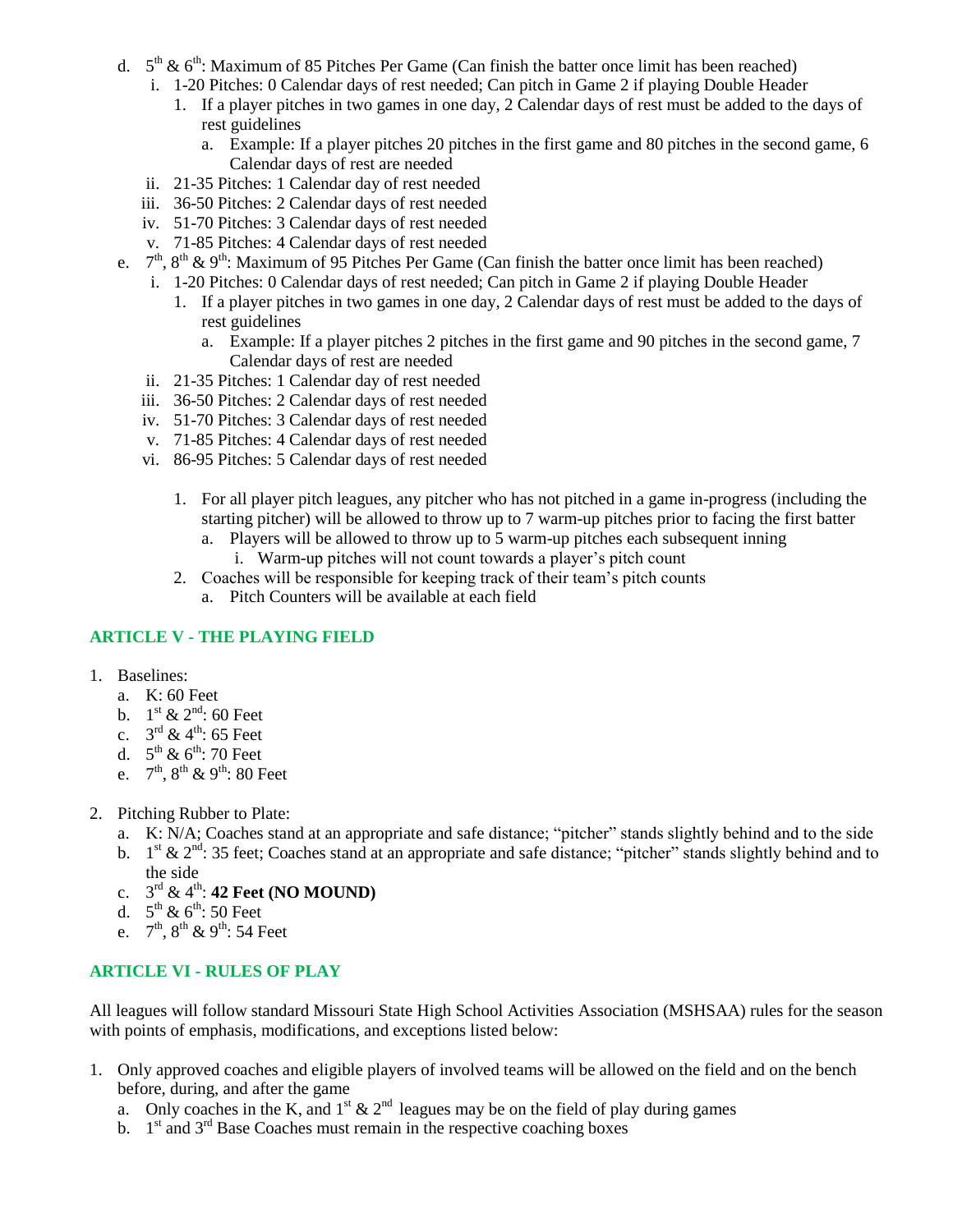- 2. A team must have at least one approved coach present to be eligible for a game
	- a. A parent who is taking the place of a head coach or assistant coach must pass a background check through Sedalia Parks and Recreation
- 3. All bench personnel must remain in the dugout while a game is in progress
	- a. Exceptions:
		- i. To signal an umpire to request a time out
		- ii. When the Head Coach needs to confer with a player or umpire
		- iii. If a player is on-deck or coming is as a substitute
- 4. Intentional Walks:
	- a. K: None
	- b.  $1^{\text{st}} \& 2^{\text{nd}}$ : None
	- c.  $3<sup>rd</sup> \& 4<sup>th</sup>$ : Only if there are 2 outs OR 1<sup>st</sup> base is unoccupied
	- d.  $5<sup>th</sup>$  &  $6<sup>th</sup>$ : Only if there are 2 outs OR 1<sup>st</sup> base is unoccupied
	- e.  $7<sup>th</sup>$ ,  $8<sup>th</sup>$  &  $9<sup>th</sup>$ : Only if there are 2 outs OR 1<sup>st</sup> base is unoccupied
		- i. Coaches should indicate to the home plate umpire that their team is issuing an intentional walk 1. Pitches are not thrown
- 12. Scores/Standings/Playoffs:
	- a. K: Score will not be kept
	- b.  $1<sup>st</sup> \& 2<sup>nd</sup>$ : Score will be kept (There will not be Standings)
	- c.  $3<sup>rd</sup> \& 4<sup>th</sup>$ : Score will be kept (There will be Standings and a Tournament if the schedule allows)
	- d.  $5<sup>th</sup>$  &  $6<sup>th</sup>$ : Score will be kept (There will be Standings and a Tournament if the schedule allows)
	- e.  $7<sup>th</sup>$ ,  $8<sup>th</sup>$  &  $9<sup>th</sup>$ : Score will be kept (There will be Standings and a Tournament if the schedule allows)
	- f. Standings Tie Breakers: Head to Head, Run Split, Runs Allowed between the matchups with the tied team(s), coin flip
- 13. All players and coaches must shake hands with the opposing team after every game.

## **ARTICLE VI - COACHING TIPS**

- 1. "10 years from now your children won't remember who won a particular game, but they will remember sitting on the bench, if they had fun, and if they ever got to play."
	- a. Winning at all costs shouldn't be your top priority; having fun in a safe manner should be your top priority
	- b. It's the children's experience and no one else's experience i. "Is their experience better with you as a coach?"
	- c. The children don't need us, they can play baseball and have fun themselves
- 2. Be a Positive Coach (see Positive Coaching handout)
	- a. "Demanding Not Demeaning"
- 3. Focus on teaching the basic mechanics of throwing, catching, fielding, pitching, and base running
- 4. Promote and teach teamwork and rules of the game
- 5. Understand you will be dealing with children who have varying skill levels
- 6. Have each child learn and play all positions on the field
	- a. Some may not be able to play certain positions
	- b. Always keep safety in mind when positioning players